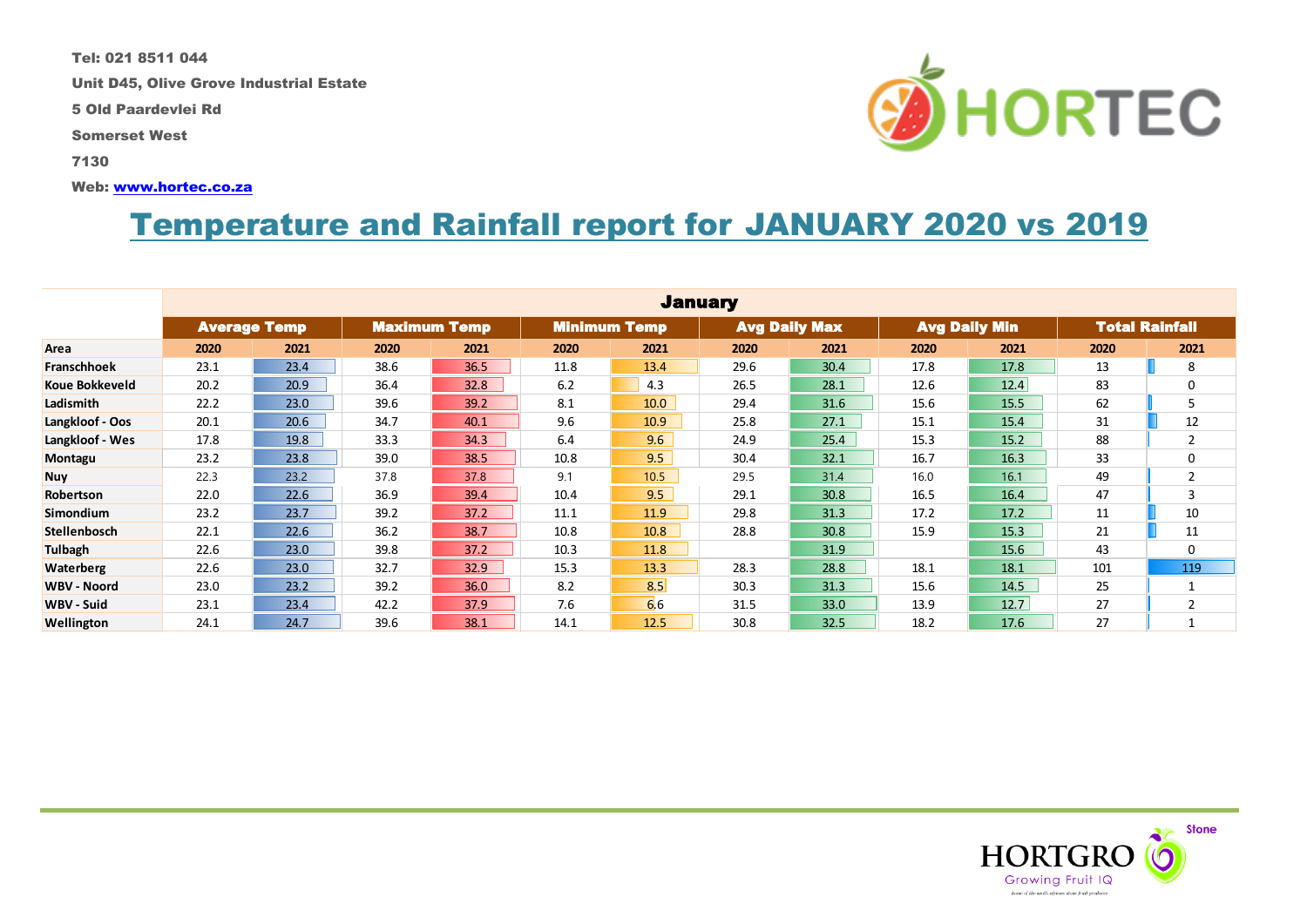# Monthly Heat Units & Growing degree days - January 2021 vs 2020

|                       |       | <b>January</b>                      | <b>January</b>    |                   |  |  |
|-----------------------|-------|-------------------------------------|-------------------|-------------------|--|--|
| <b>Area</b>           |       | Heat Units (2020) Heat Units (2021) | <b>GDD (2020)</b> | <b>GDD (2021)</b> |  |  |
| <b>Franschhoek</b>    | 9744  | 9991                                | 424               | 438               |  |  |
| <b>Koue Bokkeveld</b> | 7628  | 8128                                | 296               | 318               |  |  |
| Ladismith             | 9045  | 9664                                | 387               | 420               |  |  |
| Langkloof - Oos       | 7502  | 7868                                | 324               | 349               |  |  |
| Langkloof - Wes       | 5808  | 7291                                | 250               | 321               |  |  |
| <b>Montagu</b>        | 9835  | 10291                               | 420               | 439               |  |  |
| <b>Nuy</b>            | 9172  | 9796                                | 397               | 427               |  |  |
| <b>Robertson</b>      | 8946  | 9399                                | 398               | 421               |  |  |
| <b>Simondium</b>      | 9787  | 10220                               | 419               | 441               |  |  |
| <b>Stellenbosch</b>   | 9021  | 9340                                | 382               | 405               |  |  |
| <b>Tulbagh</b>        | 9209  | 8960                                | 402               | 373               |  |  |
| <b>Waterberg</b>      | 9407  | 9642                                | 410               | 416               |  |  |
| <b>WBV - Noord</b>    | 9688  | 9861                                | 401               | 400               |  |  |
| <b>WBV - Suid</b>     | 9741  | 10017                               | 395               | 398               |  |  |
| <b>Wellington</b>     | 10460 | 10922                               | 448               | 466               |  |  |

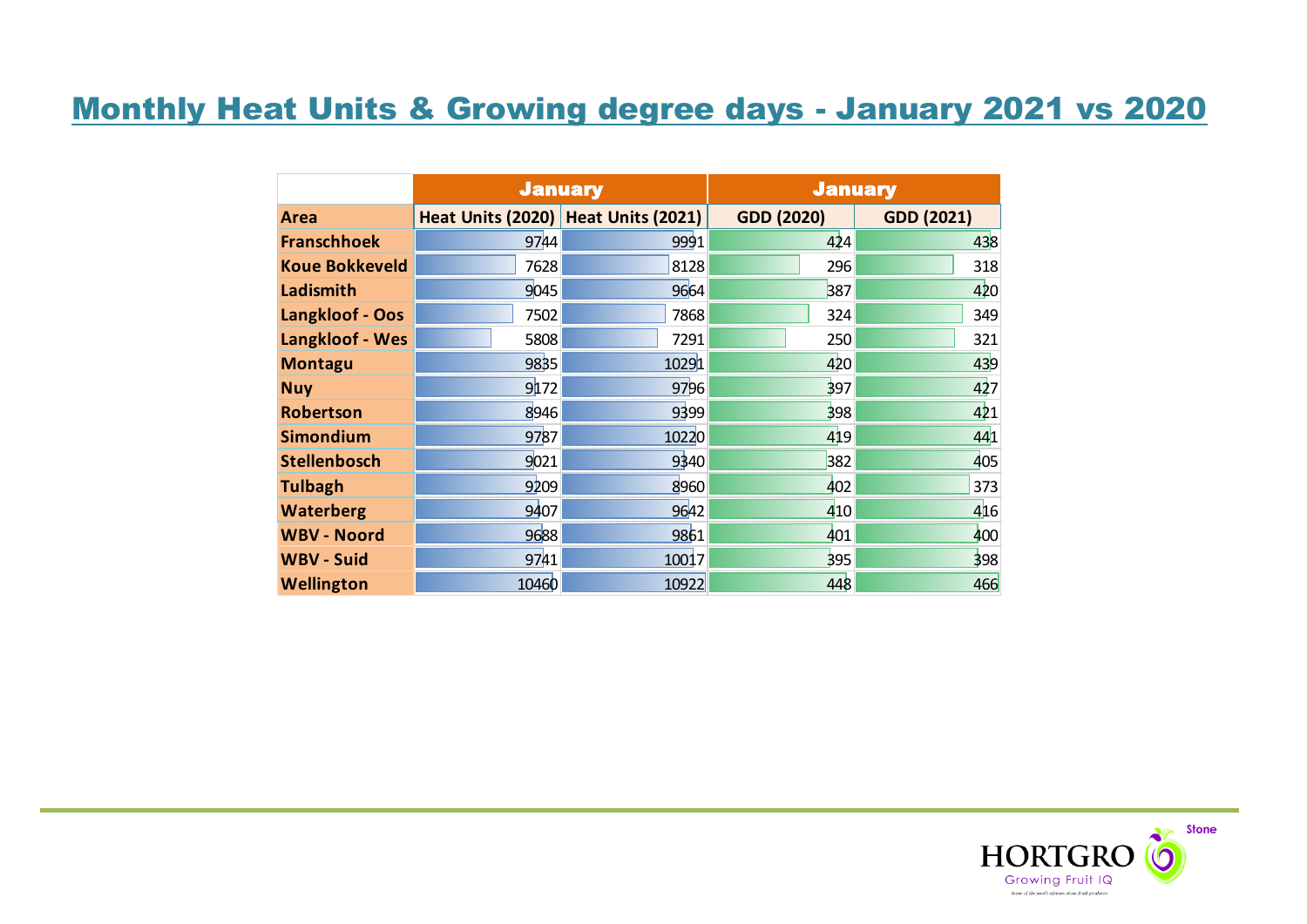|                       | Jul - Jan |                                     | Jul - Jan         |                   |  |
|-----------------------|-----------|-------------------------------------|-------------------|-------------------|--|
| Area                  |           | Heat Units (2020) Heat Units (2021) | <b>GDD (2020)</b> | <b>GDD (2021)</b> |  |
| <b>Franschhoek</b>    | 40748     | 38239                               | 1788              | 1668              |  |
| <b>Koue Bokkeveld</b> | 24284     | 23583                               | 829               | 822               |  |
| Ladismith             | 42076     | 38116                               | 1709              | 1548              |  |
| Langkloof - Oos       | 32224     | 29904                               | 1317              | 1169              |  |
| Langkloof - Wes       | 30424     | 28033                               | 1314              | 1253              |  |
| <b>Montagu</b>        | 43283     | 40172                               | 1750              | 1601              |  |
| <b>Nuy</b>            | 40933     | 38047                               | 1688              | 1553              |  |
| <b>Robertson</b>      | 40612     | 37232                               | 1719              | 1564              |  |
| <b>Simondium</b>      | 39479     | 38797                               | 1754              | 1694              |  |
| <b>Stellenbosch</b>   | 36771     | 34223                               | 1547              | 1413              |  |
| <b>Tulbagh</b>        | 36405     | 32140                               | 1473              | 1167              |  |
| <b>Waterberg</b>      | 57299     | 51116                               | 2419              | 2183              |  |
| <b>WBV - Noord</b>    | 33401     | 31614                               | 1350              | 1261              |  |
| <b>WBV - Suid</b>     | 32996     | 31947                               | 1301              | 1236              |  |
| <b>Wellington</b>     | 42057     | 38798                               | 1776              | 1609              |  |

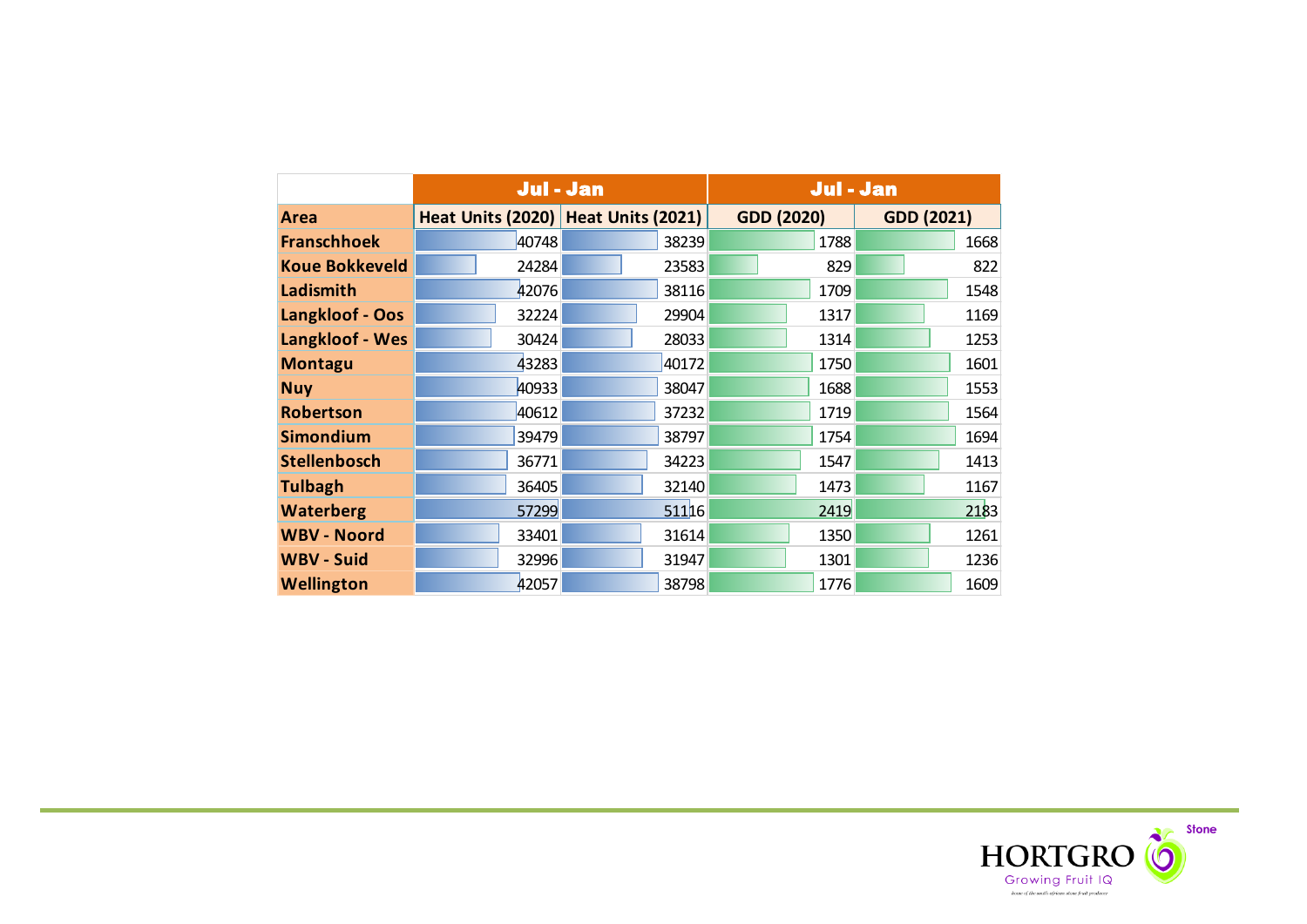Tel: 021 8511 044

Unit D45, Olive Grove Industrial Estate

5 Old Paardevlei Rd

Somerset West

7130

#### Web: [www.hortec.co.za](http://www.hortec.co.za/)

## Temperature and Rainfall report for JANUARY 2021 vs 2020

|                       |      |                     |      |                     |      |                     | <b>January</b> |                      |      |                      |      |                       |
|-----------------------|------|---------------------|------|---------------------|------|---------------------|----------------|----------------------|------|----------------------|------|-----------------------|
|                       |      | <b>Average Temp</b> |      | <b>Maximum Temp</b> |      | <b>Minimum Temp</b> |                | <b>Avg Daily Max</b> |      | <b>Avg Daily Min</b> |      | <b>Total Rainfall</b> |
| Area                  | 2020 | 2021                | 2020 | 2021                | 2020 | 2021                | 2020           | 2021                 | 2020 | 2021                 | 2020 | 2021                  |
| Elgin                 | 19.5 | 20.4                | 33.7 | 35.2                | 10.7 | 10.6                | 24.5           | 27.2                 | 15.5 | 15.0                 | 73   | 8                     |
| Ermelo                | 18.5 | 18.4                | 28.6 | 27.7                | 11.5 | 10.6                | 24.4           | 23.6                 | 14.0 | 14.4                 | 172  | 241                   |
| Greyton               | 20.5 | 21.7                | 36.1 | 37.3                | 10.3 | 9.1                 | 28.6           | 29.1                 | 16.4 | 15.4                 | 138  | 35                    |
| <b>Koue Bokkeveld</b> | 20.2 | 20.9                | 36.4 | 32.8                | 6.2  | 4.3                 | 26.5           | 28.1                 | 12.6 | 12.4                 | 83   | 0                     |
| Langkloof - Oos       | 20.1 | 20.6                | 34.7 | 40.1                | 9.6  | 10.9                | 25.8           | 27.1                 | 15.1 | 15.4                 | 31   | 12                    |
| Langkloof - Wes       | 17.8 | 19.8                | 33.3 | 34.3                | 6.4  | 9.6                 | 24.9           | 25.4                 | 15.3 | 15.2                 | 88   | 2                     |
| Piketberg             | 21.1 | 21.5                | 37.7 | 37.1                | 8.2  | 10.3                | 28.2           | 30.1                 | 14.2 | 13.8                 | 14   | 10                    |
| <b>Villiersdorp</b>   | 20.7 | 21.5                | 36.2 | 36.5                | 8.8  | 11.1                | 27.5           | 28.9                 | 15.1 | 15.7                 | 108  | 11                    |
| <b>Vrystaat</b>       | 19.0 | 18.5                | 30.2 | 31.3                | 9.9  | 10.4                | 26.4           | 24.4                 | 13.3 | 14.3                 | 128  | 111                   |
| <b>Vyeboom</b>        | 20.3 | 21.3                | 34.7 | 35.1                | 10.5 | 10.7                | 26.5           | 28.2                 | 15.4 | 15.8                 | 89   | 15                    |
| <b>WBV - Noord</b>    | 23.0 | 23.2                | 39.2 | 36.0                | 8.2  | 8.5                 | 30.3           | 31.3                 | 15.6 | 14.5                 | 25   |                       |
| <b>WBV - Suid</b>     | 23.1 | 23.4                | 42.2 | 37.9                | 7.6  | 6.6                 | 31.5           | 33.0                 | 13.9 | 12.7                 | 27   | 2                     |
| Wolseley              | 22.7 | 22.2                | 39.3 | 38.4                | 9.0  | 9.9                 | 31.2           | 31.3                 | 15.8 | 14.7                 | 19   | 8                     |